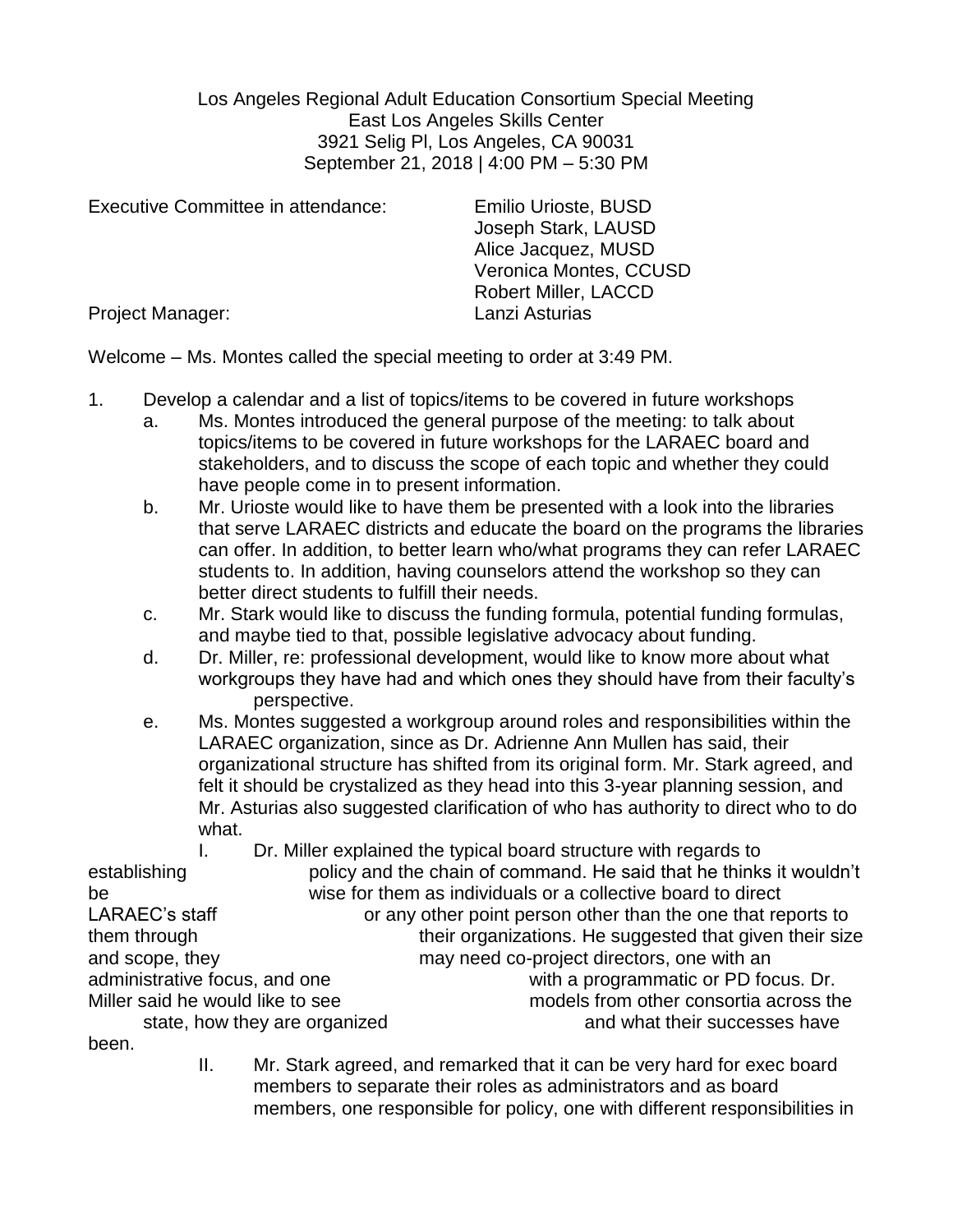their individual districts. He thinks it would be good to really deconstruct their organization and the roles.

- f. Mr. Stark wondered if the libraries topic should be more under the PD and best practices framework, focusing on the 3-year plan as well. Mr. Asturias asked if they were referring to PD or talking about collaborative efforts so they can utilize services in the library as a menu they can offer to students, and Mr. Urioste thinks that it is both. Mr. Asturias added that LASUD is currently conducting a pilot with the public libraries where they'll provide library cards with adult and career education students. Part of that is creating a curriculum to help students understand libraries better and what services are available. They could provide the board with data as to the success and whatnot, then invite them to present to the board with all of the programs and services they offer.
- g. Ms. Montes asked given the topics discussed: LARAEC organization, funding legislative advocacy and priorities, faculty engagement, and libraries, how long and frequent and when should the workshops be? General consensus was that it would depend on the topic, preparation necessary, and format of the dialogue. Mr. Asturias suggested they communicate via email to deine topics for meetings or agenda items, and that they prioritize the first/second/third topics, giving staff time to gather input for objectives and requests for data for a baseline of shared info. He suggested one topic that was time-sensitive is the funding formula, since they were coming up on the anniversary of the Montebello audit, and need to close that loop.
- h. Mr. Urioste agreed, and suggested developing a structure perhaps involving the PPT to prevent workshops from being free-for-alls. Dr. Miller would expect staff with assistance of PPT, given the topic, to develop an agenda and develop materials the board needs to thoroughly interrogate the agenda, and it may or may not lead to a conclusion or direction to staff.
- i. Mr. Asturias asked whether the funding formula would be the first topic, then described a possible course of action from LARAEC office staff to develop example funding formulas and vet pros and cons for them with the PPT. Mr. Stark added that they didn't have to have the objected of agreeing on a funding formula at the end of the workshop.
- j. Mr. Asturias asked staff if they had any questions. Michele Stiehl asked what format the board wanted in terms of proposals: a 1-page, packet, etc.
	- I. Mr. Urioste explained that in his experience it involved a powerpoint, handouts, and multiple options for the issue, so best to communicate to people who attend the complexities of the issue.
	- II. Mr. Stark added that he believed it is important to also establish why a given issue is important to the consortium. For example, why is a funding formula good? And having discussions related to it.
	- III. Mr. Urioste added that he does not believe an issue like funding can be abbreviated too much, given the sheer amount of money they're accountable for now. He believes a formula leads to them having a very direct response to people's questions about their funding, and a response that was adopted, voted on, and board approved.
- k. Ms. Montes asked what those present thought of a timeframe for the workshops, and Ms. Stiehl said they may need more than a month to get the first one going. Dr. Miller asked what priorities should be, saying that the funding formula was identified as the first priority, and legislative would be tied to the state's calendar.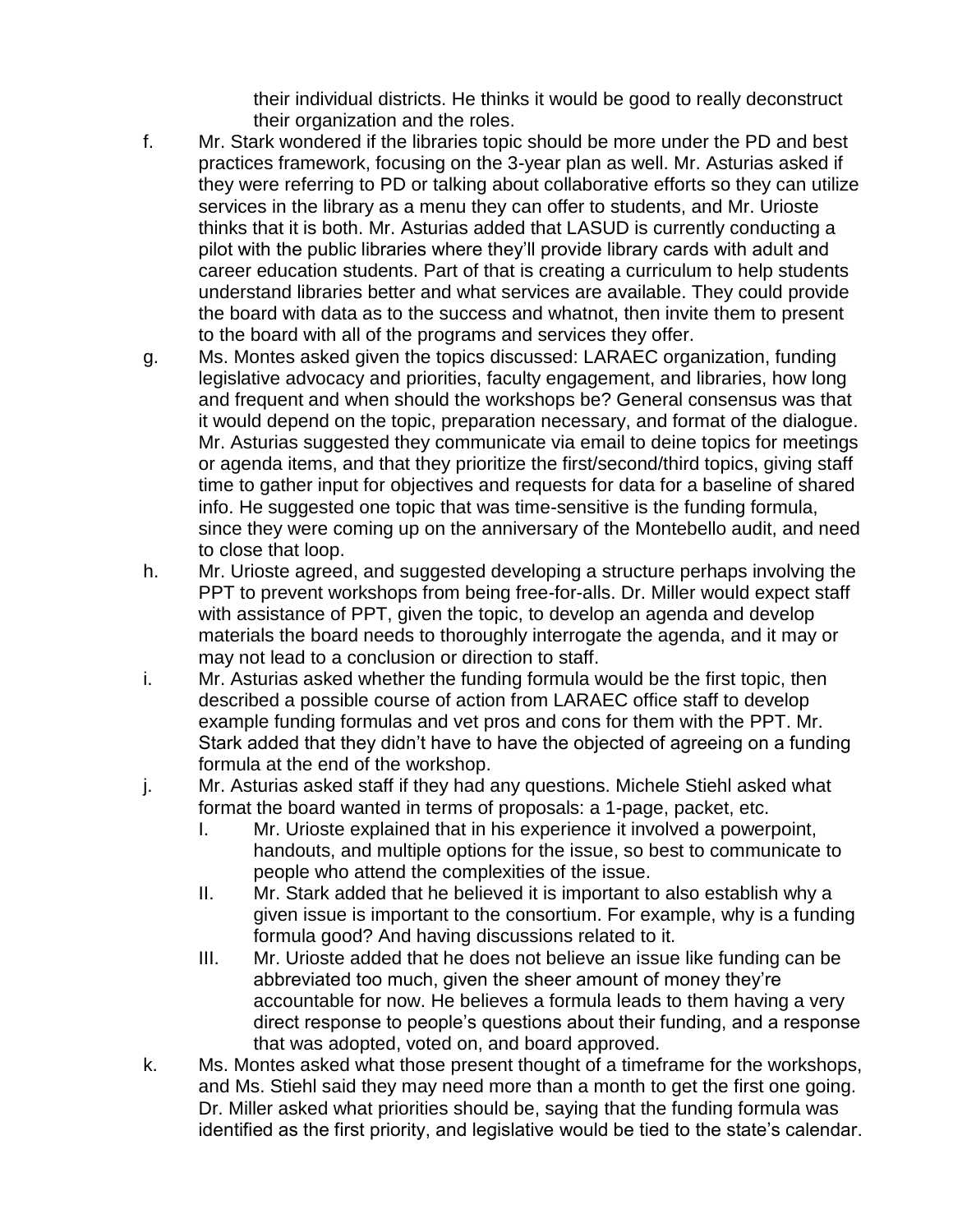I. Mr. Stark added that they have an opportunity to come to the state with a unified message about adult ed. He thinks if they were to really attack the funding piece in the fall semester, then based on that work, start crafting a short list of legislative advocacy points, one of which may include an ask **from the state in terms of funding, that would be great.** 

l. Mr. Asturias wanted to go back to what was presented today and, in his view, not included, the overall vision of Data and Accountability. Dr. Mullen added that the D&A they presented on today was so they had common definitions on barriers between PD items. But also they need to come up with what data is going to drive the conversation. What you're talking about is creating that conversation on the state level using claims backed up with info and providing needs.

- I. Dr. Miller asked if her group had the horsepower to provide that, and Dr. Mullen said it could, but would need an investment in staffing from districts to do it. Whoever she gets as a research person, she needs someone with the right understanding of the data we need to pull.
- II. Ms. Montes added that the state is clear on the adult ed program metrics: literacy gains, employment, wages, so they wouldn't be making up metrics. They exist, it's about how they collect, count, and aggregate them. Dr. Miller said that he didn't know what the current staff expertise is, but would suggest if they need specialized expertise from a research point of view, that they do that as part of the funding formula discussion as theyt go forward and the organizational structure. He suggested making the first workshop a joint meeting about the funding formula and the organizational structure.
- III. Mr. Urioste agreed on combining org structure and funding formula. Dr. Miller suggested starting with two workshops, 3 hours each, 4 if they want to eat. Mr. Asturias said that that was sizeable, but over the course of the next three meetings, it's manageable. Mr. Stark suggested having the workshops on the same day as other meetings.
	- m. Dr. Miller explained that he has monthly district council meetings, but if they change the LARAEC meeting dates, he could make it work. Mr. Urioste thought they should separate them, and that they should be on Saturday so they can get folks vested in attending and keep it to 3 hours. Mr. Stark said he was open to separating them, but added that if they have trouble getting folks in on work weeks, they are not going to come in on Saturdays, and he doesn't want to come in Saturdays.
	- n. Dr. Miller said that he could do workshops after regular board meeting, or separated, the  $1^{st}$ ,  $2^{nd}$ , or  $4^{th}$  Friday would work for him to do a special session. Ms. Montes confirmed that Fridays made sense for everyone, and suggested they get one on the calendar before ending the special meeting.
		- I. She suggested making the first special workshop on November 2 to give the staff time to deal with the next open meeting and assemble special meeting materials. Dr. Miller suggested doing the workshop as a working lunch, then the workshop from 12:00 PM to 4:00 PM.
		- II. Ms. Montes confirmed they would start with LARAEC org structure on November 2<sup>nd</sup>. Dr. Miller suggested they be ready to get into the beginnings of funding formulas. Dr. Mullen offered to host that since she has another meeting that day. Mr. Asturias said to the extent we can frontload info on other priorities, they can do that, they just don't want to